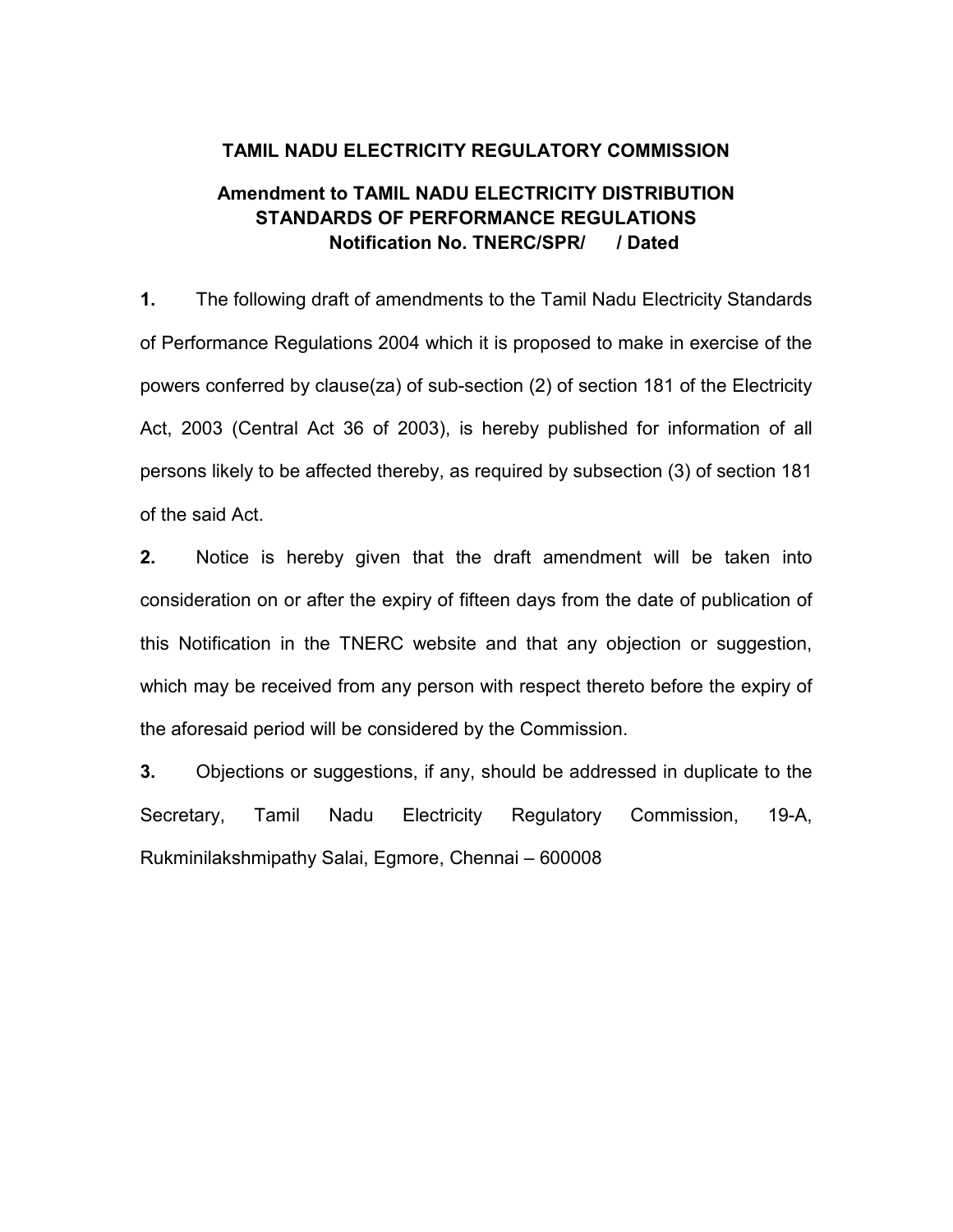#### **NOTIFICATION**

In exercise of the powers conferred by clause(za) of sub-section (2) of section 181 of the Electricity Act, 2003 (Central Act 36 of 2003), Tamil Nadu Electricity Regulatory Commission hereby makes the following amendments to the TAMIL Nadu Electricity Distribution standards of Performance Regulations 2004.

#### AMENDMENTS

#### In the said Regulations, -

(i) to regulation 14, the following proviso shall be added namely :-

"Provided that when the grid supply voltage is maintained at its permissible limits the Distribution Licensee shall ensure that voltage variation (for a minimum duration of at least seven continuous days) at the point of commencement of supply to consumer shall not vary from the declared voltage as below:

| Type of supply and<br>declared voltage           | Variation<br>maximum<br>limit % | <b>Variation minimum</b><br>limit % |
|--------------------------------------------------|---------------------------------|-------------------------------------|
| 240 Volts single phase<br>50 Hz AC supply        | 6% of declared voltage          | 10% of declared<br>voltage          |
| 415 Volts three phase 50<br>Hz AC supply         | 6% of declared voltage          | 10% of declared<br>voltage          |
| 11000/22000 Volts three<br>phase 50 Hz AC supply | 6% of declared voltage          | 10% of declared<br>voltage          |